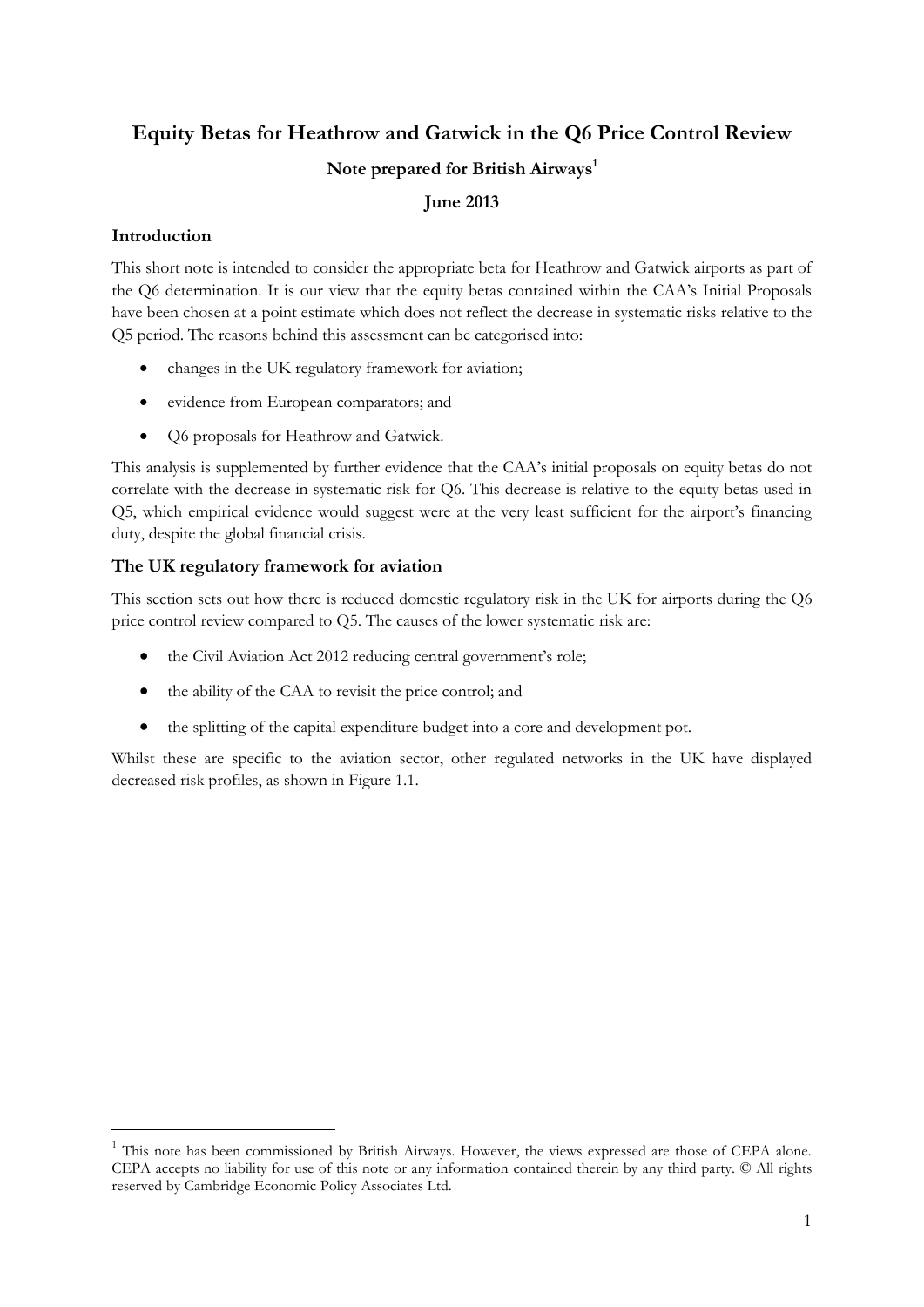



*Source: Bloomberg*

In the original CEPA paper, we observed than the one-year averages for UK utility companies are below the five-year averages, suggesting a decrease in risk for network companies.

#### *The Civil Aviation Act 2012*

The Civil Aviation Act 2012 represents a key change to how aviation regulation operates. Its introduction increases both regulatory certainty and the flexibility of the operating environment for the CAA, reducing non-systematic risks. In terms of the reduced regulatory risk, there is a reduced role for central government in deciding upon determinations and less discretion through the use of regulatory licences. This all would point to a reduced equity beta.

#### **Ability to revisit the price control**

Through the licences and the regulatory regime set out in the Initial Proposals, one key aspect in which systematic risks are further reduced is through the ability of the CAA to revisit the price control should the assumptions made in the final determination be found to be inappropriate. The current regulatory setting meant that a fixed allowance for the quinquennium left airports with a high degree of volume risk. This is the key risk faced by airports and the option for the CAA to revisit their assumptions removes a significant element of this risk. The executive summary from the CAA also sets out that the traffic forecasts for Q6 include an allowance for traffic shocks, which was not the case in Q5, again leading to reduced systematic risk.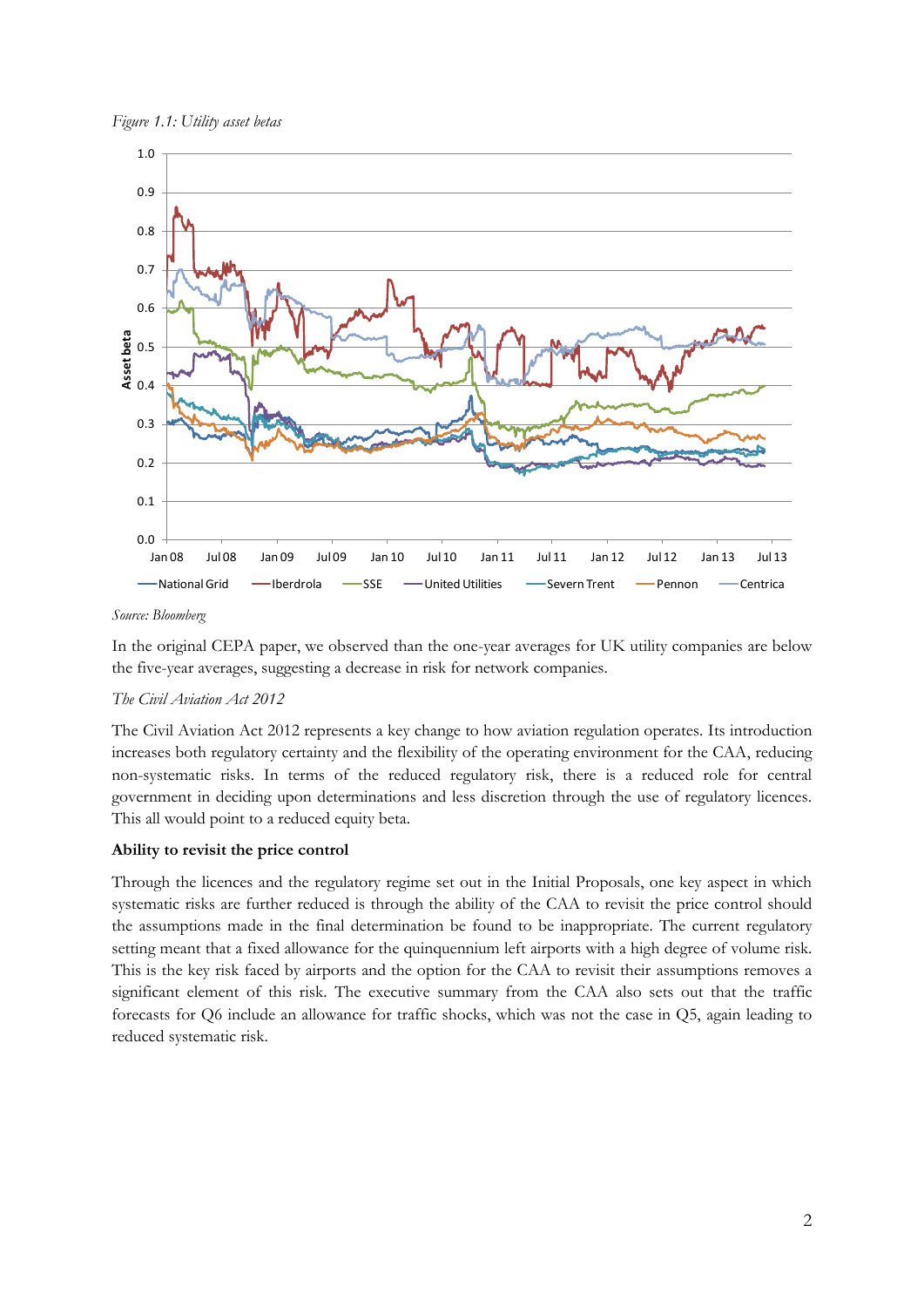#### **Initial proposals for capex**

Furthermore, in Q6 relative to Q5, risk has decreased yet further with the splitting of the capital expenditure (capex) budget into a core and development budget. A difficulty for airports in proposing a budget for the upcoming regulatory period is that there will be costs which are unknown, given uncertainty around the scope and definition of projects. The proposal from the CAA is to have a pot for core projects where costs are largely known and the project is well defined. There will be an allowance set out upfront for projects which are less well defined,<sup>2</sup> but this allowance will be revisited to ensure that the proposed cost is accurate and does not expose an airport to risks where expenditure is incurred efficiently.

# **PwC Analysis**

PwC's analysis found that non-financial companies have become less risky since the Q5 decision relative to financials. As an equity beta of 1.0 is meant to be representative of the entire market, this would suggest that airports as non-financials would be relatively less risky than prior to the financial crisis.

In conclusion, domestic airports have experienced a significant decrease in systematic risk since the Q5 determination.

# **European comparators**

As set out in our cost of capital paper to the CAA, the absence of UK listed airports subject to regulation means that European regulated airports can be useful comparators, although we favour looking at the averages across a group rather than individual entities.

# **PwC analysis**

The independent cost of capital paper prepared for the CAA by PwC uses a similar set of European comparator airports as applied in CEPA's paper on setting the WACC for Heathrow and Gatwick. These comparators are used to observe changes in beta estimates at the current point in time and find that asset betas for comparators have fallen by approximately 0.1 since the same point prior to the Q5 decision, although Copenhagen and Zurich airports both exhibited slight rises in the calculated equity beta.

Having looked at this evidence and the changes to the regulatory framework in Europe, PwC state that:

*"evidence on the evolution of asset (and equity) betas for appropriate comparator airports suggests that, on average, their risk profiles have not evolved materially and in principle are broadly comparable to (and perhaps slightly lower than) estimates at the time of CAA's last determination."' 3*

Table 7.11 of PwC's analysis is presented below to demonstrate the observed change in betas:

-

<sup>&</sup>lt;sup>2</sup> Initial allowances are scoped at the P80 level.

 $3$  PwC (2013) "Estimating the cost of capital in Q6 for Heathrow, Gatwick and Stansted: A report prepared for the Civil Aviation Authority (CAA)", at p. 78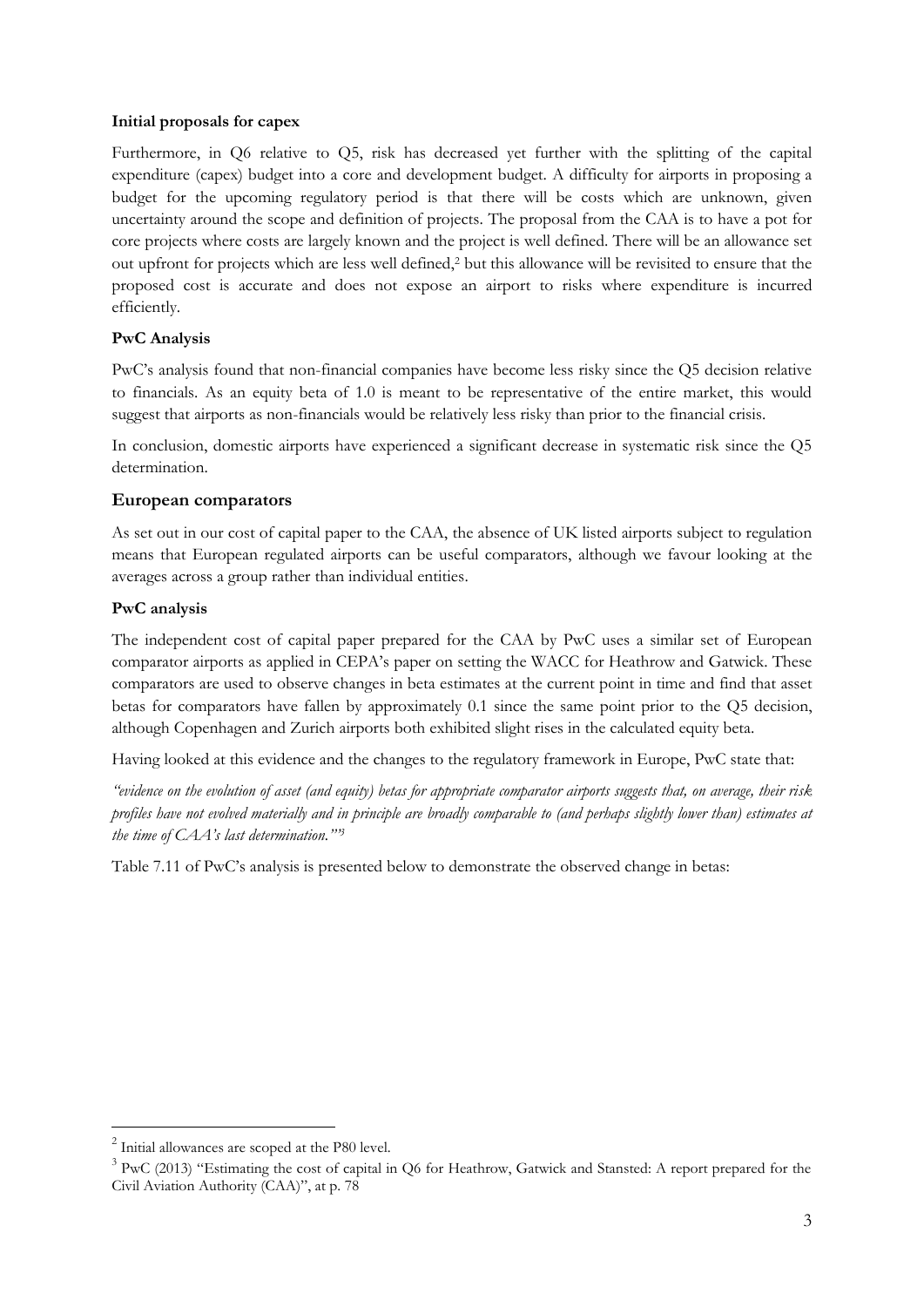|                                           |             | 31st Dec 2007 | 11th Mar 2008<br>(Heathrow and Gatwick<br>Q5) |        | <b>13th Mar 2009</b><br>(Stansted Q5) |        | 28 <sup>th</sup> March 2013 |        |
|-------------------------------------------|-------------|---------------|-----------------------------------------------|--------|---------------------------------------|--------|-----------------------------|--------|
| Company<br>name                           | <b>Spot</b> | 6m avg        | <b>Spot</b>                                   | 6m avg | <b>Spot</b>                           | 6m avg | <b>Spot</b>                 | 6m avg |
| Copenhagen<br>Airport                     | 0.42        | 0.45          | 0.36                                          | 0.40   | 0.48                                  | 0.53   | 0.59                        | 0.57   |
| Vienna<br><b>International</b><br>Airport | 0.78        | 0.75          | 0.65                                          | 0.71   | 0.60                                  | 0.61   | 0.37                        | 0.37   |
| <b>Zurich Airport</b>                     | 0.45        | 0.49          | 0.44                                          | 0.46   | 0.60                                  | 0.63   | 0.62                        | 0.64   |
| Auckland<br>Airport                       | 0.73        | 0.70          | 0.73                                          | 0.72   | 0.66                                  | 0.62   | 0.54                        | 0.55   |
| <b>Florence</b><br>Airport<br>(Peretola)  | 0.91        | 0.91          | 0.89                                          | 0.89   | 0.59                                  | 0.51   | 0.43                        | 0.44   |
| <b>Rome Airport</b><br>(Gemina)           | 0.63        | 0.59          | 0.61                                          | 0.59   | 0.64                                  | 0.64   | 0.44                        | 0.42   |
| <b>Sydney Airport</b>                     | 0.43        | 0.35          | 0.40                                          | 0.36   | 0.49                                  | 0.49   | 0.45                        | 0.47   |
| Frankfurt<br>Airport<br>(Fraport)         | 0.50        | 0.56          | 0.52                                          | 0.53   | 0.65                                  | 0.69   | 0.48                        | 0.47   |
| Paris Airport                             |             |               |                                               |        |                                       |        | 0.58                        | 0.55   |
| Average                                   | 0.61        | 0.60          | 0.58                                          | 0.58   | 0.59                                  | 0.59   | 0.50                        | 0.50   |

### Table 7.11 Asset betas across comparator airports

Source: Datastream and PwC Analysis.

#### *Source: PwC<sup>4</sup>*

-

The analysis presented above shows a significant decrease in asset betas. For example, using the six month averages from 31<sup>st</sup> December 2007 to 28<sup>th</sup> March 2013 shows a decrease in the average asset beta of one sixth. Assuming constant gearing, an equity beta of 1.15 at end-2007 would have been reduced to 0.96 by March 2013.

After conducting further qualitative analysis, we find that the rise in asset beta for the two European airports (Zurich and Copenhagen) is difficult to attribute to a rise in systematic risk. The reasons behind this statement are:

- Both have a high level of public ownership (40%), which means the perception of extraordinary assistance from governments had a significant impact upon the stocks during the uncertainty of the economic downturn.
- Both are relatively thinly traded.
- Copenhagen during this period had a downgrade in February 2010 to BBB- by Standard and Poor's, with a negative outlook published in December 2011. This potentially jeopardised their investment grade credit quality before returning to a stable outlook in December 2012. This would not be an issue for a company with a BBB+/A- credit rating in the UK.
- Zurich actually had credit rating upgrades in consecutive years, rising to A- in April 2011 and then A status a year later. These changes will have led to changes in price as the perceived risk falls, rather than itself suggesting higher risk.

<sup>&</sup>lt;sup>4</sup> PwC (2013) "Estimating the cost of capital in Q6 for Heathrow, Gatwick and Stansted: A report prepared for the Civil Aviation Authority (CAA)", at p. 69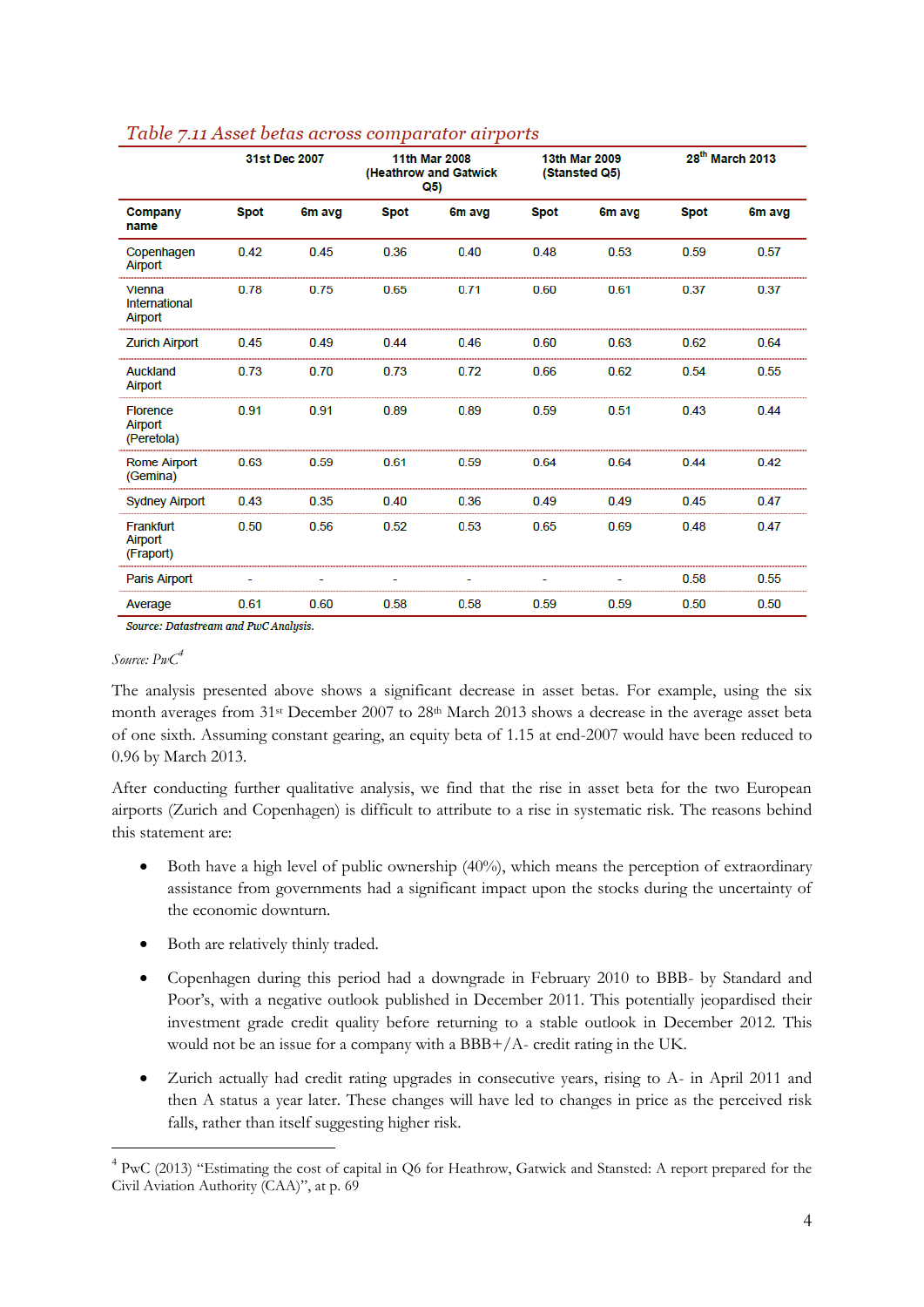## **Regulatory framework**

Changes within the domestic setting have decreased the risk for UK airports and a similar conclusion is reached when assessed within a European aviation context, with the European Airport Charges Directive 2009 (implemented in the UK) creating a common framework for setting charges in a pan-European framework, thereby increasing consistency and harmonisation across countries.

## PwC conclude that:

-

*"the proposed changes, in principle, are likely to reduce the exposure to regulatory risk for UK airports as the overall regulatory framework moves towards a flexible licensed based approach and becomes more consistent in its application across the European landscape." 5*

We think that this is consistent with earlier arguments around reduced risk for Heathrow and Gatwick, suggesting that a lower equity beta would be appropriate for Q6.

### **European comparators: Updated analysis**

Since CEPA's report for British Airways in February 2013, empirical evidence suggests that betas have fallen or remained broadly stable even given the relatively limited additional data. The PwC data analysis appears to be up until the end of February 2013. Given that they suggest that figures are slightly lower at that point in time, the continuation of the downward trend would further support the judgement that the equity beta ranges in the Q6 Initial Proposals are consequently too high. We present a separate note on the appropriate point estimate setting within the range, but taking a high percentile (e.g. 80th) would further compound this problem. Figure 1.2 shows equity betas for the European comparators.

<sup>&</sup>lt;sup>5</sup> PwC (2013) "Estimating the cost of capital in Q6 for Heathrow, Gatwick and Stansted: A report prepared for the Civil Aviation Authority (CAA)", at p. 77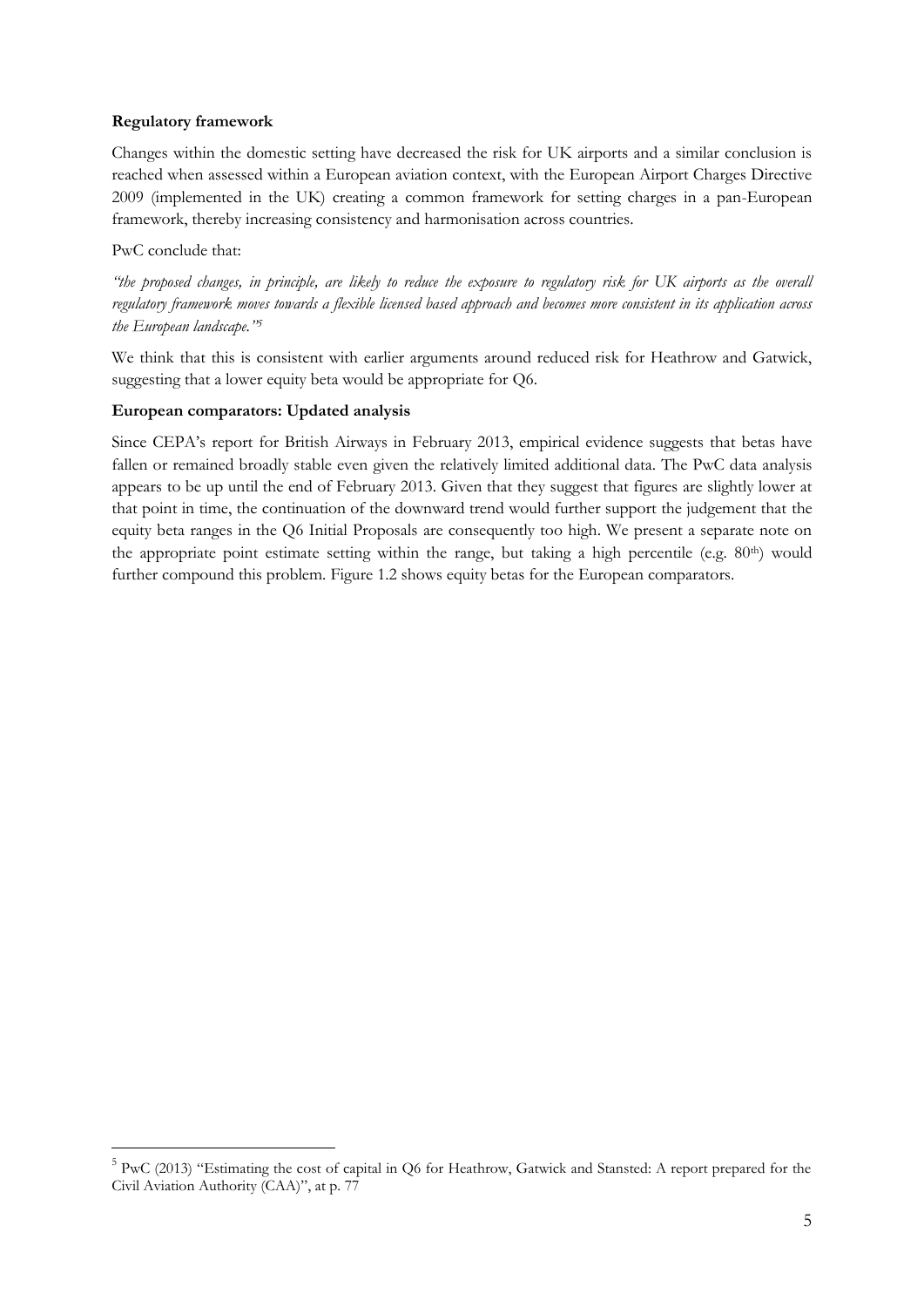

*Source: Bloomberg*

The raw equity beta for Zurich Airport has increased during this period, but Aeroports de Paris (AdP) has shown a sustained fall in its beta. As noted above and in our February 2013 paper, we think that there are reasons why Zurich Airport is not as appropriate a comparator as Fraport or AdP. The data underlying Figure 1.2 is contained within Table 1.1.

|                    | Asset beta     |                                   | Raw equity beta |                                   |  |
|--------------------|----------------|-----------------------------------|-----------------|-----------------------------------|--|
|                    | Current report | <b>CEPA</b><br>Report<br>(Feb 13) | Current report  | <b>CEPA</b><br>Report<br>(Feb 13) |  |
| Frankfurt Airport  | 0.396          | 0.404                             | 0.756           | 0.756                             |  |
| Aeroports de Paris | 0.411          | 0.443                             | 0.622           | 0.649                             |  |
| Zurich Airport     | 0.479          | 0.475                             | 0.706           | 0.714                             |  |
| Vienna Airport     | 0.208          | 0.206                             | 0.423           | 0.432                             |  |
| Sydney Airport     | 0.152          | 0.161                             | 0.306           | 0.332                             |  |
| Aus Infra fund     | 0.353          | 0.371                             | 0.353           | 0.371                             |  |
| Auckland Airport   | 0.060          | 0.065                             | 0.083           | 0.092                             |  |

*Source: Bloomberg, CEPA analysis*

*Note: Uses domestic daily returns data using a market capitalisation basis for gearing*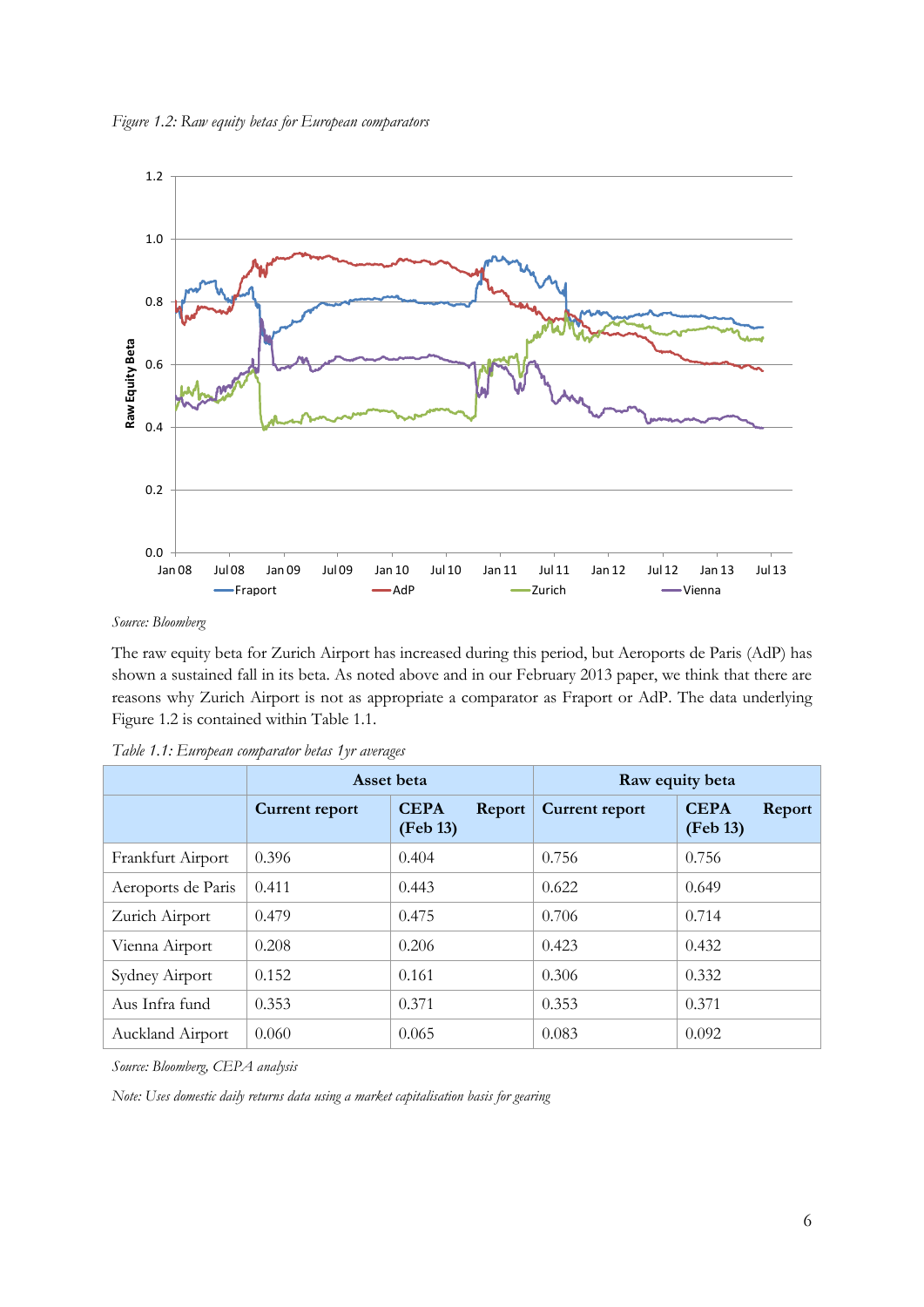In fact, analysis of AdP's corporate bonds demonstrate how low risk they are considered to be. Table 1.2 shows the current yield to maturity of the most recently issued AdP bond<sup>6</sup> relative to the French sovereign equivalent. In the case of their most recent 15 year bond, the spread over gilts is just 21 bps, and an earlier AdP bond with 11 years until maturity has a 32 bps spread over the French ten year bond.

*Table 1.2: AdP 2028 bond relative to equivalent French gilt*

| <b>Bond</b>        | <b>Maturity</b> | Nominal Yield to Maturity (as of 10 June 2013) |  |  |
|--------------------|-----------------|------------------------------------------------|--|--|
| Aeroports de Paris | 05/06/2028      | 2.86%                                          |  |  |
| French Govt        | 25/10/2027      | $2.65\%$                                       |  |  |
| Spread over gilt   |                 | $21$ bps                                       |  |  |

*Source: Bloomberg*

*Table 1.3: AdP 2024 bond relative to equivalent French gilt*

| <b>Bond</b>        | Maturity   | Nominal Yield to Maturity (as of 10 June 2013) |  |  |
|--------------------|------------|------------------------------------------------|--|--|
| Aeroports de Paris | 11/06/2024 | $2.44\%$                                       |  |  |
| French Govt        | 25/05/2023 | $2.12\%$                                       |  |  |
| Spread over gilt   |            | 32 bps                                         |  |  |

*Source: Bloomberg*

It should also be noted that these spreads represent upper bounds given the longer tenor and upward sloping yield curves. There is a c.10 bps increase in yield as you add one year to the tenor for sovereign debt at this part of the curve, so for Table 1.3 this could reduce the spread to c.20 bps if a benchmark with the equivalent maturity was available, with the spread in Table 1.2 being even lower than this in such a case.

Having the bonds trade so closely to the equivalent gilts demonstrates how low the perception of risk at AdP must be.<sup>7</sup> Using conservative estimates for both the equity beta and debt premium consequently gives the airport overly generous headroom, which does not appear warranted based on this empirical evidence.

# **Q6 proposals for Heathrow and Gatwick**

The table below looks at how aspects of the regime proposals for the two airports in Q6 compare to the previous determination.

-

<sup>6</sup> Issued in June 2013.

 $7$  In the UK for example, Network Rail, is a company with a full faith guarantee from the UK government and a credit rating that matches the government. Network Rail's debt trades at a spread to gilt of c.40 bps.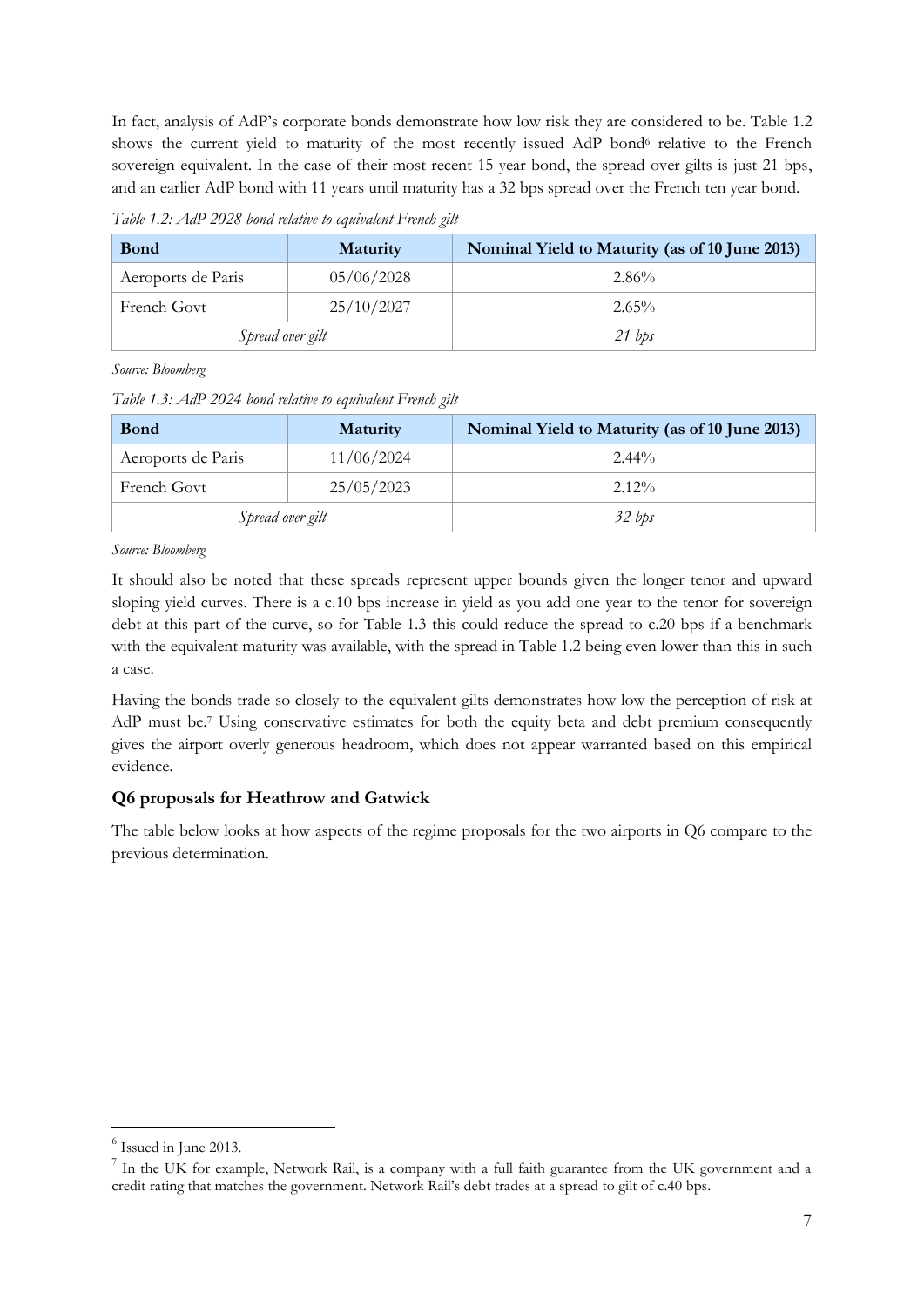|             |                | Heathrow | Gatwick |       |  |
|-------------|----------------|----------|---------|-------|--|
| Ratio       | Q <sub>5</sub> | Q6       | Q5      | Q6    |  |
| RAB/ Capex  | 10.8x          | 22.8x    | 9.4x    | 15.3x |  |
| $RAB/$ Opex | 10.0x          | 13.1x    | 6.4x    | 8.2x  |  |

*Table 1.4: Ratios for airports between Q5 and Q6*

*Source: CAA*

*Note: Q5 figures relate to figures set out in Final Determination, so does not include 13/14.*

As can be observed above, operational leverage is set to decrease in Q6 compared to Q5, indicative of a lower level of risk in the upcoming price control review. PwC conducted similar analysis, but this was prior to the publication of Initial Proposals and thus were observing operational leverage within the Q5 period itself rather than across periods.

For Heathrow in particular the previous two quinquennia had larger capex programmes which were over 50% more costly, given the work to be done on Terminal 5 in Q4 and Terminal 2 in Q5.

With respect to the overall level of risk, whilst operating close to full capacity at Heathrow (and to a lesser extent Gatwick) removes some of the upside potential shocks,<sup>8</sup> the excess demand relative to capacity would suggest that any reduction in capacity by existing airlines would be met by other existing carriers or new entrants given Heathrow's hub status. The CAA also noted that they would expect the same situation at Gatwick.

# **Experience of Q5**

The experience of Q5 should have helped reduce the potential damage occurring from existing downside risks moving forward into Q6. In Q5, there were disruptions caused by snow in the winters of 2009 and 2010, the ash cloud from the Icelandic volcano in 2010 and the financial crisis throughout. This should have allowed the airports to learn lessons from such disruptions and increase their resilience. An example of this is given in the Civil Aviation Act, whereby following the disruptions caused by snow, Heathrow have since trebled their snow clearance fleet and quadrupled the number of staff available for snow clearance. The improved quality standards towards the end of the Q5 period support this argument further.

Standard and Poor's had assigned Heathrow an 'excellent' score in terms of risk profile, whilst Fitch said that it met the profile of assets which showed stronger resilience to the downturn than expected. Given that this was the case, greater resilience than expected may indicate that perceived risks prior to the crisis were in fact overestimated relative to actual risks and that the equity beta could be reduced to reflect this.

# **Further risks**

We find that arguments for changes in risk may be incorrectly apportioned to systematic risk (and thus compensated for within the equity beta) when they are in fact non-systematic risks. This can occur with increased risks, namely the increase in competition in the domestic aviation sector, or decreased risks, such as the use of improved traffic forecasting methodology, as had been indicated will be used for Heathrow.

# **Market evidence**

-

Equity sales at a premium to the RAB for Heathrow and for Gatwick would indicate that the cost of capital set in Q5 was at least sufficient for the airports to finance their duties. Given the nature and timing

<sup>&</sup>lt;sup>8</sup> Although airlines could increase capacity through the use of larger planes and there is also the unused capacity reflected in the existing below 100% utilisation of existing seats on flights.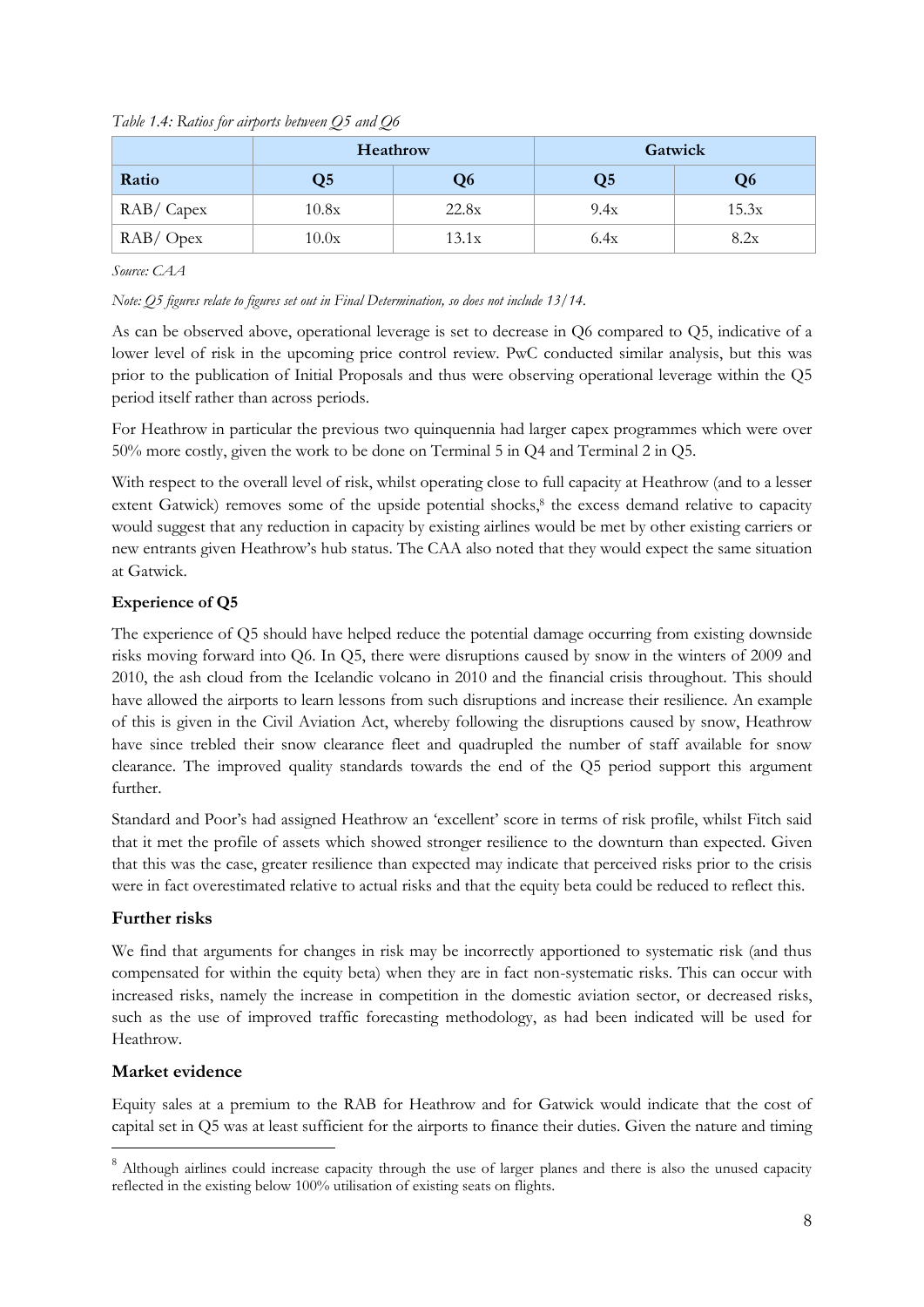of the sales, the fact that there was this premium is more surprising and points towards a settlement that was too generous. The two reasons why this could be a surprise are that the Gatwick sales were driven by management prior while the Competition Commission inquiry was underway and that traffic forecasts had been significantly overestimated (by c.12%), which reduced the return available to the airports for the remainder of the Q5 period, given the fixed allowance that was in place. Figure 1.3 below shows the difference in traffic forecasts and actual traffic at Gatwick Airport, demonstrating how the sale price would likely have been even more above the RAB if the traffic figures were closer to the forecast.





*Source: CAA, CEPA analysis*

*Note: the solid line shows the date of the Gatwick sale.*

On the debt side, the quantum and rates obtainable on debt issuances for both airports during the financial crisis suggests that there had been no increase in risk.

On gearing, the CAA has pointed out that since the Ferrovial takeover, Heathrow has maintained a high level of gearing (82% as of September 2012) and this would not indicate a company that sees itself as facing a high level of business risk. The PwC report sets out that Heathrow's gearing is 77%, but this is still much higher than Gatwick at 58%. From our perspective this would indicate that lowering Heathrow's equity beta to reflect the difference in systematic risk to Gatwick would be appropriate. The ability of the companies to sustain a high gearing level would further suggest that both, but especially Heathrow, have not faced financeability problems with previous cost of capital allowances given by the CAA.

#### **Conclusion**

The available evidence, both quantitative and qualitative, points to lower systematic risk in Q6 relative to Q5. From a quantitative perspective, the reduced operational gearing and lower (and stable) beta estimates for both European airport comparators and UK regulated networks directly shows a decrease in